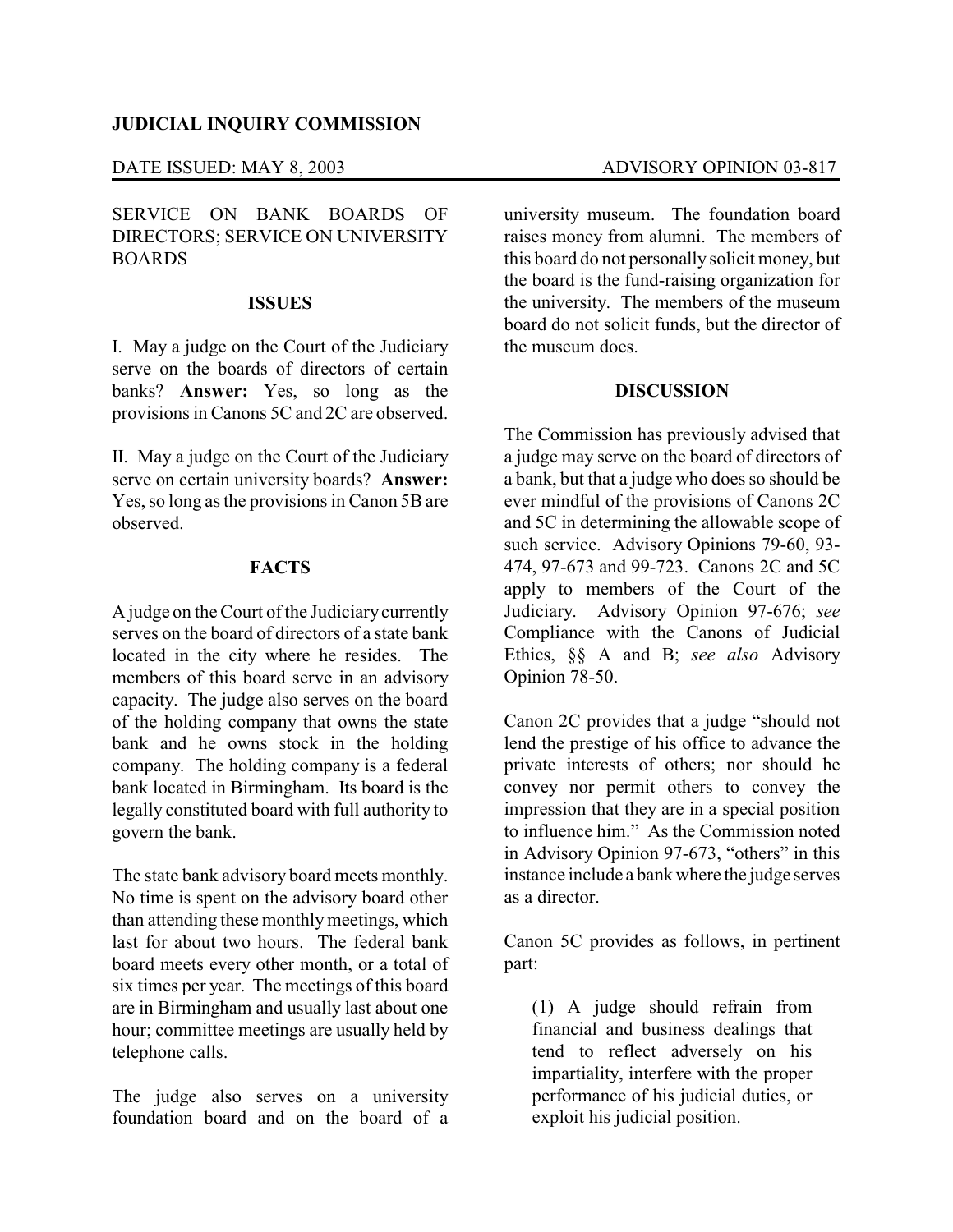(3) A judge should manage his . . . financial interests to minimize the number of cases in which he is disqualified.

Canon 5D governs service as a fiduciary. Canon 5D(1) provides that a judge should not serve as a fiduciary if it is likely that he will be engaged as a fiduciary in proceedings that would ordinarily come before him as a judge. Canon 5D(2) states that, "while acting as a fiduciary, a judge is subject to the same restrictions on financial activities that apply to him in his personal capacity."

It does not appear that service on the bank boards in question would tend to reflect adverselyon the judge's impartiality, interfere with the proper performance of his judicial duties, or exploit his judicial position. The possibility of there being a conflict of interest between serving on one of these boards and service on the Court of the Judiciary is too remote to present a problem under Canon 5C(3). Similarly, it is not likely that the judge's service on the boards of these banks would entail service as a fiduciary in proceedings that would ordinarilycome before him as a judge. Thus, it is the opinion of the Commission that the judge may continue to serve on these boards so long as the provisions in Canon 2C are observed.

Canon 5B governs a judge's civic and charitable activities. This canon also applies to members of the Court of the Judiciary. Advisory Opinion 97-676. It provides that a judge "may participate in civic and charitable activities that do not reflect adversely upon his impartiality or interfere with the performance of his judicial duties," and that a judge may serve as a director or nonlegal advisor of an educational, charitable, or civic institution

"not conducted for the economic or political advantage of its members" subject to the following limitations:

(1) A judge should not serve if it is likely that the organization or institution will be engaged in proceedings that would ordinarily come before him or will be regularly engaged in adversary proceedings in any court.

(2) It is desirable that a judge not solicit funds for any educational, religious, charitable, fraternal, or civic organization or institution, or use or permit the use of the prestige of his office for that purpose, but he may be listed as an officer, director, or trustee of such an organization or institution.

(3) A judge should not give investment advice to such an organization or institution, but he may serve on its board of directors or trustees even though it has the responsibility for approving investment decisions.

Service on the university boards in question cannot be expected to create an adverse reflection on the judge's impartiality nor to involve a time commitment that would interfere with judicial duties. The institutions they govern will not be engaged in proceedings that would ordinarilycome before the judge, and it does not appear that they are regularly engaged in adversary proceedings in any court. Thus, no conflict with Canon 5B(1) is apparent.

The judge should note that, under Canon 5B, he may not act as a legal advisor and, under Canon 5B(3), he may not give investment advice.